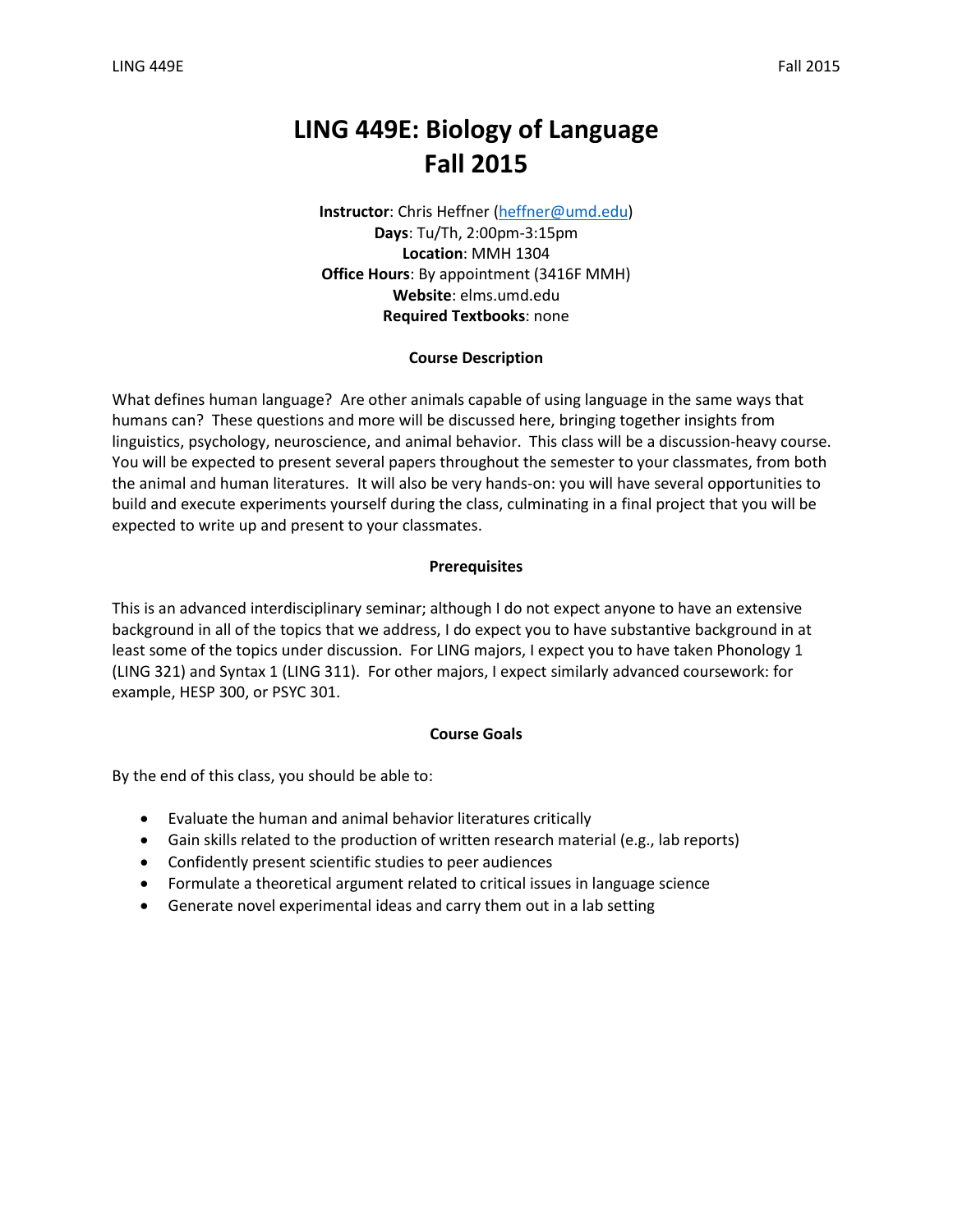# **Grading and Assignments**

Grading for the class will be based on eight criteria. All assignments, reflections, etc. will be turned in via ELMS, unless I hear otherwise from you before the due date of the assignment.

| <b>Assignment</b>         | Proportion | <b>Description</b>                                   |  |
|---------------------------|------------|------------------------------------------------------|--|
| Paper Reflections         | 5%         | Brief (<1 paragraph) written discussion points about |  |
|                           |            | the assigned papers.                                 |  |
| In-Class Discussion       | 10%        | Daily contributions to and engagement with           |  |
|                           |            | discussion.                                          |  |
| In-Class Presentations    | 15%        | Joint presentations of papers (5 per pair) and       |  |
|                           |            | leading of discussions.                              |  |
| Lab Reports/              |            | Reproductions of previous experiments and papers     |  |
| <b>Position Papers</b>    | 20%        | arguing in favor of particular positions related to  |  |
| (Worst paper dropped)     |            | controversial issues.                                |  |
| <b>FINAL PROJECT</b>      |            |                                                      |  |
| <b>Project Topic</b>      | 5%         | Tell me what your final project will be about.       |  |
|                           | 10%        | A brief (1-2 page) proposal related to your research |  |
| Project Proposal          |            | project.                                             |  |
|                           | 30%        | A longer (~10 page) paper about your proposed        |  |
| <b>Final Paper</b>        |            | experiment, and its implications for the broader     |  |
|                           |            | questions we discuss in the class.                   |  |
|                           |            | A 10 minute presentation of your experiment and      |  |
| <b>Final Presentation</b> | 5%         | results to the rest of the class.                    |  |

Late lab reports, position papers, project topics, and project proposals will be accepted by the next available class day with a 50% penalty. Late paper reflections indicate to me that you have not done the required reading for a class, and will not be accepted. As the final paper is due on the final exam day, late final papers will not be accepted. If you believe you have a university-sanctioned exception to any of these late assignment policies, please let me know as soon as possible.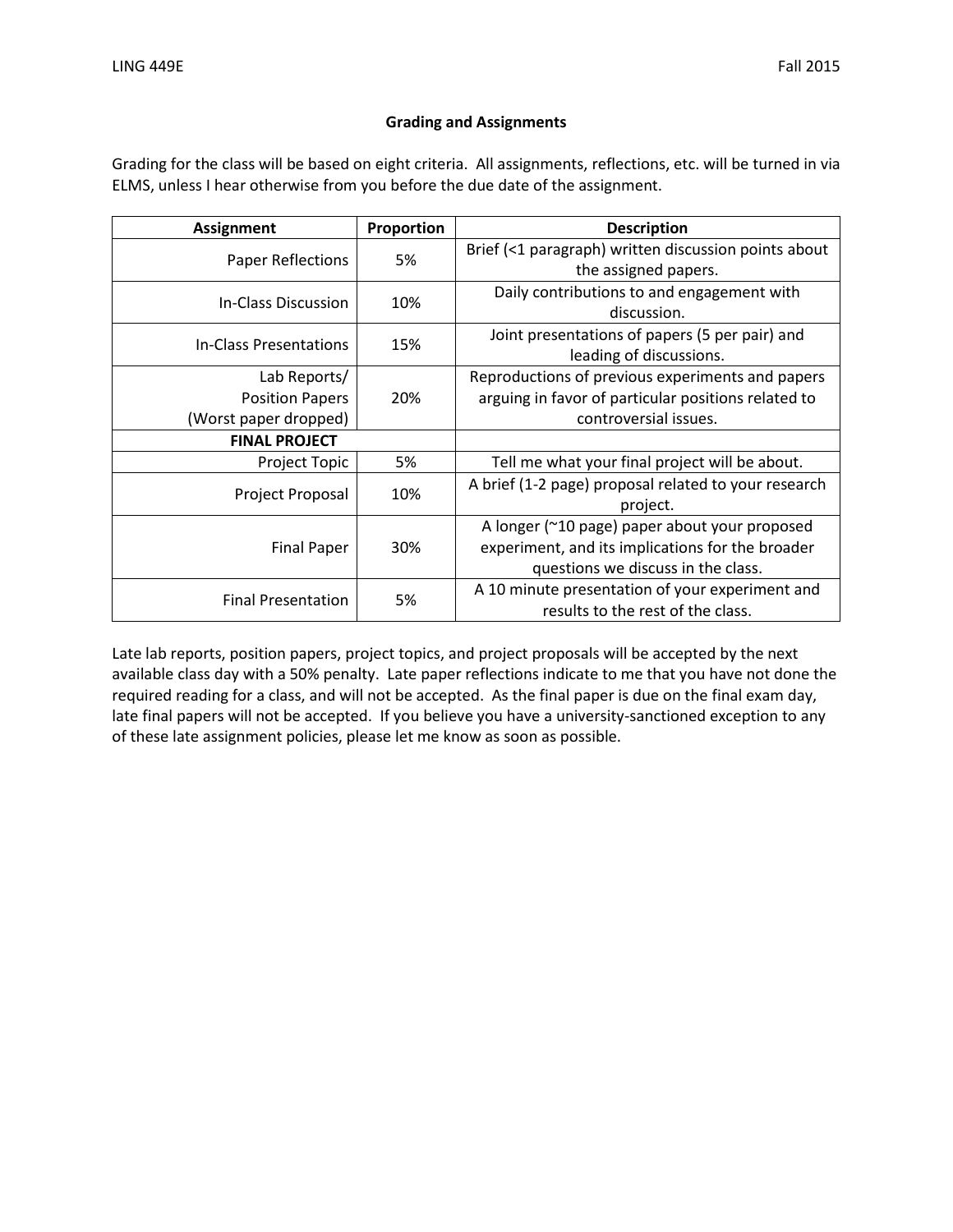# **Course Schedule**

| Month                | Date     | Day                                    | Topic                      | <b>Animal Paper</b>            | People Paper                          | Assignments      |  |
|----------------------|----------|----------------------------------------|----------------------------|--------------------------------|---------------------------------------|------------------|--|
| September<br>October |          |                                        | Syntax                     | Corballis (2007)               | Opitz & Friederici (2003)             |                  |  |
|                      | 17       | Th                                     |                            | Stephen/John                   | Caleb/Neomi                           |                  |  |
|                      | 22       | Tu                                     |                            | Lab 1: Perruchet & Rey (2005)  |                                       |                  |  |
|                      |          |                                        |                            | Vettin & Todt (2005)           | Grandjean et al. (2005)               |                  |  |
|                      | 24<br>Th | Emotions +<br>Prosody                  | Stephen/Bradford           | John/Caleb                     |                                       |                  |  |
|                      | 29<br>Tu |                                        | Seyfarth et al. (1980)     | Arnal et al. (2015)            |                                       |                  |  |
|                      |          |                                        | <b>Chris</b>               | Neomi/Jacqui                   |                                       |                  |  |
|                      | Th<br>1  |                                        | Owren et al. (2010)        | Oller et al. (2013)            |                                       |                  |  |
|                      |          |                                        | John/Caleb                 | Sanna/Rebecca                  |                                       |                  |  |
|                      | 6        | Tu                                     |                            | Lab 2: Grandjean et al. (2005) | Lab 1 Writeup                         |                  |  |
|                      | 8<br>Th  |                                        | Yip (2006)                 | Johnson & Babel (2010)         |                                       |                  |  |
|                      |          |                                        | Stephen/Sanna              | Caleb/Bradford                 |                                       |                  |  |
|                      | 13       | Tu                                     |                            | Samuels (2015)                 | Skoruppa et al. (2012)                |                  |  |
|                      |          | Phonology                              | John/Jacqui                | Neomi/Rebecca                  |                                       |                  |  |
|                      | 15       | Th                                     |                            | Engesser et al. (2015)         | Ettlinger et al. (2014)               |                  |  |
|                      |          |                                        |                            | Stephen/Sanna                  | <b>Chris</b>                          |                  |  |
|                      | 20       | Tu                                     |                            | Lab 3: Johnson & Babel (2010)  |                                       | Lab 2 Writeup    |  |
|                      | 22       | Th                                     | Categorical<br>Perception  | Kuhl & Miller (1978)           | Burns & Ward (1978)                   |                  |  |
|                      |          |                                        |                            | Stephen/Neomi                  | Jacqui/Bradford                       |                  |  |
|                      | 27       | Tu                                     |                            | Weary (1989)<br><b>Chris</b>   | Sharma & Dorman (1999)<br>Caleb/Sanna |                  |  |
|                      |          |                                        |                            | Lotto et al. (1997)            | Ingram & Park (1998)                  |                  |  |
|                      | Th<br>29 |                                        | Jacqui/Bradford            | John/Rebecca                   |                                       |                  |  |
|                      |          |                                        |                            | Lab 3 Writeup;                 |                                       |                  |  |
| November             | 3<br>Tu  |                                        | Lab 4: Burns & Ward (1978) |                                | <b>Final Paper Topic</b>              |                  |  |
|                      |          |                                        | Mirror                     | Gallese & Goldman (1998)       | Galantucci et al. (2006)              |                  |  |
|                      |          | 5<br>Th                                |                            | Caleb/Rebecca                  | Neomi/Sanna                           |                  |  |
|                      | 10       | Tu                                     | Neurons +                  | <b>Gallese (2008)</b>          | D'Ausilio et al. (2009)               |                  |  |
|                      |          | Theory of                              | <b>Chris</b>               | Stephen/Jacqui                 |                                       |                  |  |
|                      | 12       | Th                                     | Mind                       | Call & Tomasello (2008)        | Hickok (2009)                         | Project Proposal |  |
|                      |          |                                        |                            | Neomi/Rebecca                  | John/Bradford                         |                  |  |
|                      | 17       | Tu                                     |                            | Lab 4 Writeup                  |                                       |                  |  |
|                      | 19       | Th                                     |                            |                                |                                       |                  |  |
|                      | 24       | Tu                                     |                            |                                |                                       |                  |  |
| December             | 1<br>Tu  | Data Collection<br>(No Chris on 11/19) |                            |                                | <b>Mirror Neuron</b>                  |                  |  |
|                      |          |                                        |                            | <b>Position Paper</b>          |                                       |                  |  |
|                      | 3        | Th                                     |                            |                                |                                       |                  |  |
|                      | 8        | Tu                                     |                            |                                |                                       |                  |  |
|                      | 10       | Th                                     |                            | <b>Final Presentations</b>     |                                       |                  |  |
|                      | 17       | Th                                     |                            | <b>Final Project Due</b>       |                                       |                  |  |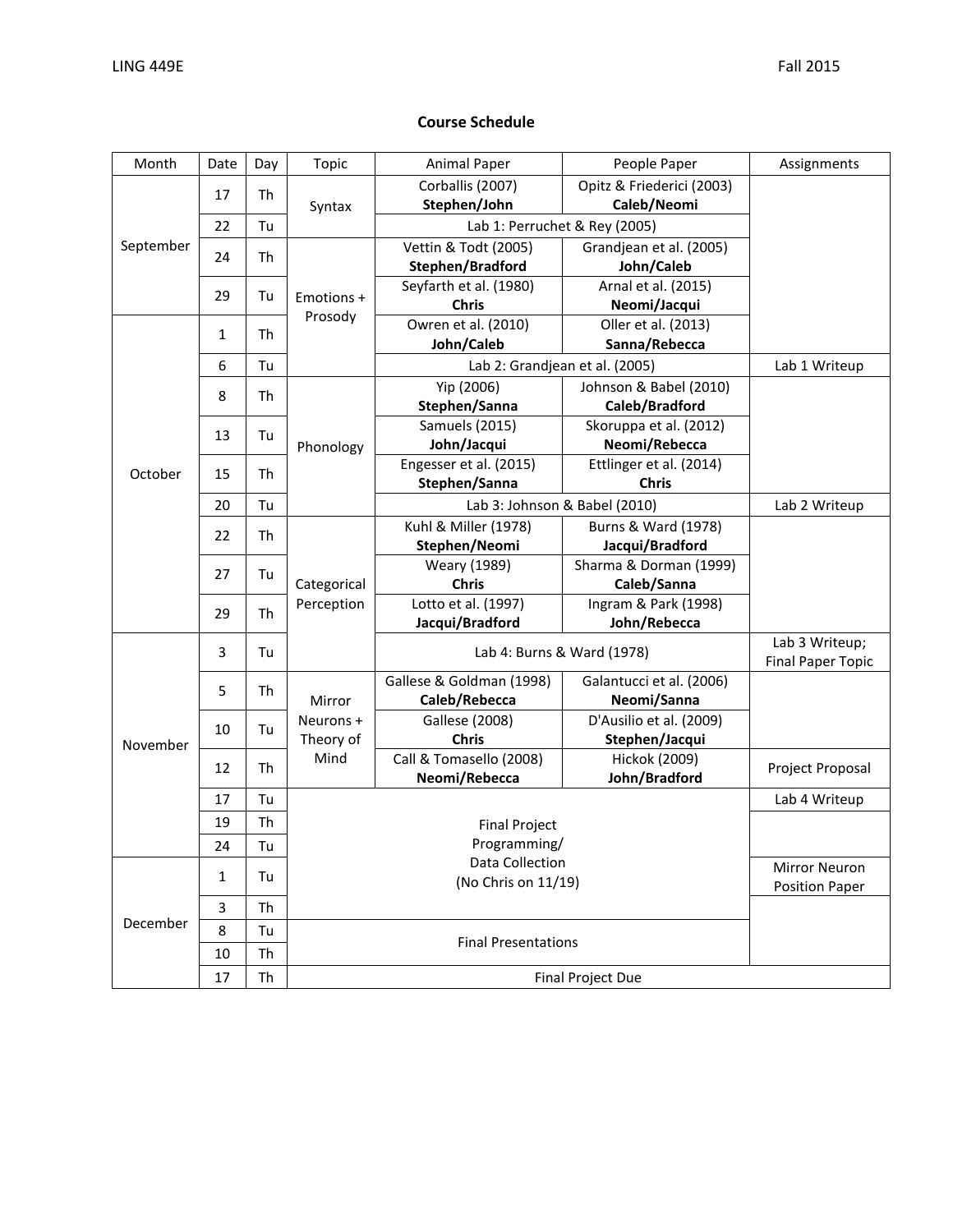#### **Expectations**

#### *Expectations for You*

As a student, I expect you to participate fully in the class. You should contribute to course discussions, do your assignments in a timely fashion (see below), and participate during lab days. You should read all assigned papers before the class in which they're going to be discussed, at least enough to discuss the papers effectively in class. Although there is no explicit mandatory attendance policy, missing class without being previously excused may lead you to lose participation points in the course. If you do need to miss class (due to medical reasons, travel, or religious holidays), please try to give me at least 24 hours' notice. Also, let me know if you need accommodations for a disability that will affect your functioning in this class, and I'm happy to accommodate.

#### *Technology*

You are expected to bring a copy of papers being discussed in class every day. Whether these are paper or electronic is up to your discretion. Our classroom will come equipped with a great deal of technology, so anticipate that most of your needs will be met by what we have in the room. However, if you choose to bring your own laptop in order to read the papers, please do not use it for other purposes (email, Facebook, etc.); doing so means that you may lose your privileges to bring such technology into your classroom, and there is plenty of cognitive psychology research suggesting that such distractions will impair your learning. Please also avoid using cell phones or other handheld electronic devices during class, as this will harm the quality of our discussion. If you wish to use a personal recording device to record discussion, please speak to me first.

#### *Academic Dishonesty*

Cheating on academic work will not be tolerated in any form, and will be subject to strong penalties in this class and the university system. If you cheat on an exam or on an assignment, you risk failing the class. Collaboration is encouraged on certain assignments, and in group presentations; however, all assignments turned in must be your own work.

*Academic dishonesty includes, but is not limited to, misrepresenting someone else's work as your own, falsifying any information in a citation or academic exercise, using unauthorized materials in any academic exercise, or helping (or attempting to help) another to commit an act of academic dishonesty.*

The University of Maryland, College Park has a nationally recognized Code of Academic Integrity, administered by the Student Honor Council. This Code sets standards for academic integrity at Maryland for all undergraduate and graduate students. As a student you are responsible for upholding these standards for this course. It is very important for you to be aware of the consequences of cheating, fabrication, facilitation, and plagiarism. For more information on the Code of Academic Integrity or the Student Honor Council, please visit [http://www.shc.umd.edu.](http://www.shc.umd.edu/)

For more information on writing and how to avoid plagiarism, please see http://www.bsos.umd.edu/hesp/degreePrograms/current/reswriting.htm

#### *What You Can Expect From Me*

As an instructor, meanwhile, you should expect me to aid you in your learning, return assignments to you in a timely fashion, and use clear and consistent grading criteria during the course of the class. I